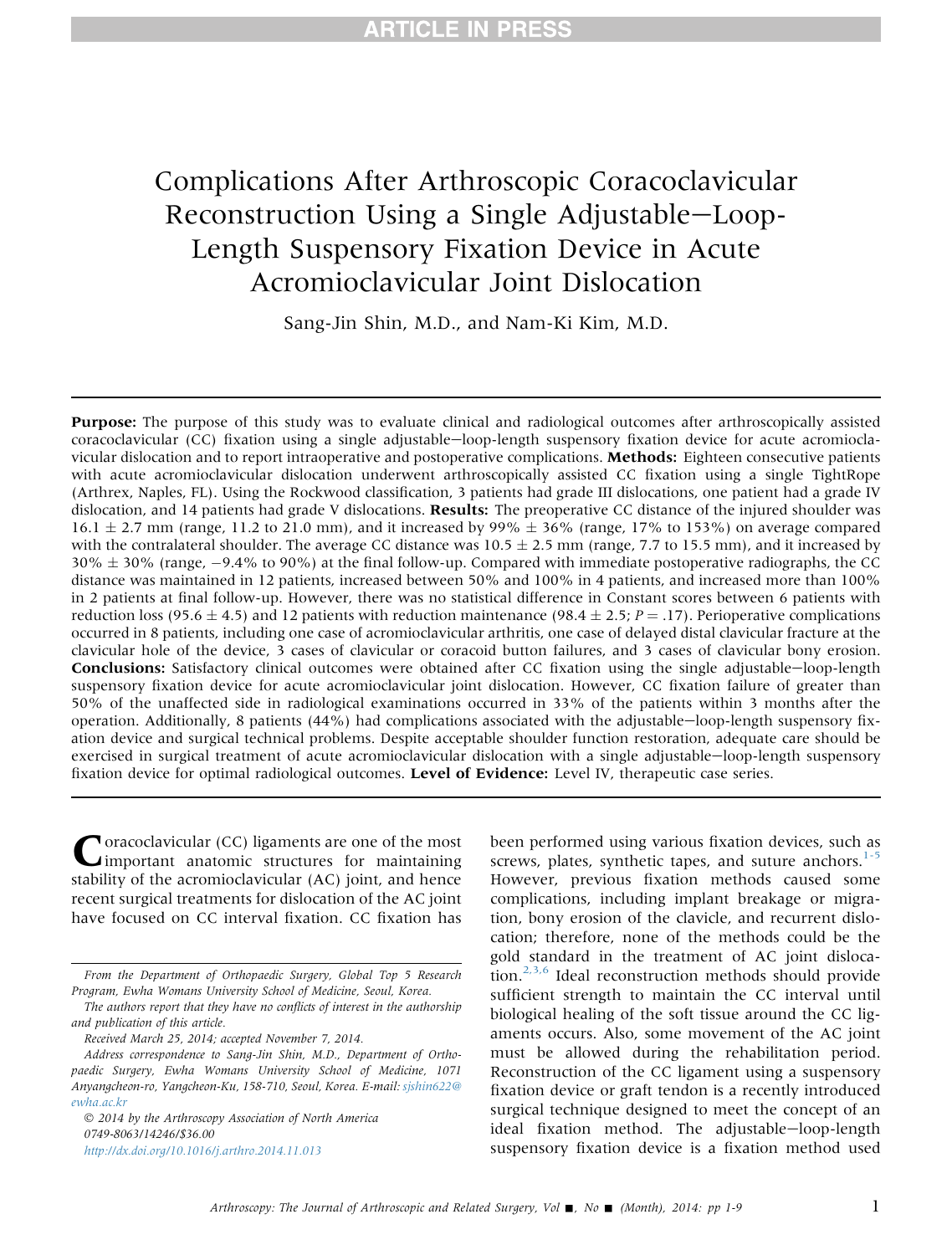# **ARTICLE IN PRESS**

<span id="page-1-0"></span>

Fig 1. (A) Preoperative anteroposterior radiograph showing acute acromioclavicular joint dislocation type V according to the Rockwood classification. Coracoclavicular (CC) distance: The coracoclavicular vertical distance was measured between the uppermost border of the coracoid process and the lateral aspect of the conoid tubercle. (B) Postoperative anteroposterior radiograph showing satisfactory CC reconstruction using a single adjustableloop-length suspensory fixation device.

to treat CC ligament disruption, and it lends stability to the AC joint by supplying suspensory fixation between the clavicle and the coracoid process.

The TightRope (Arthrex, Naples, FL) is one of the adjustable-loop-length suspensory fixation devices that can be used arthroscopically. Both ends of this device consist of an oblong coracoid button and a round clavicular button, and the 2 metal buttons are connected by No. 5 FiberWire (Arthrex, Naples, FL). The coracoid button engages under the coracoid process through the coracoid tunnel, and the clavicular button lies over the clavicle between the insertion sites of 2 CC ligaments. The CC interval is then maintained by the tension of the nonabsorbable suture material. CC fixation using an adjustable-loop-length suspensory fixation device showed promising results in previous studies.<sup>[7-10](#page-7-0)</sup> However, some problems associated with the adjustable-loop-length suspensory fixation device were also reported, including increased CC distance over time, pullout of the clavicular or coracoid buttons at the attachment sites, and fracture of the clavicle. $9-13$ 

The purpose of this study was to evaluate radiological and clinical outcomes after arthroscopically assisted CC fixation using a single adjustable-loop-length suspensory fixation device for acute AC dislocation and to report intraoperative and postoperative complications. Our hypothesis was that AC reconstruction using a single adjustable-loop-length suspensory fixation device would provide satisfactory shoulder function restoration and acceptable radiological outcomes with minimal complications.

#### Methods

Eighteen consecutive patients with acute AC dislocation who underwent surgical treatment from February 2008 to June 2010 were included in this study. The indications for surgery included acute AC joint dislocation within 2 weeks after the injury with a grade III, IV, or V dislocation according to the Rockwood

classification. The treatment of Rockwood type III AC joint dislocation has been a subject of controversy. Some orthopaedic surgeons advocate surgical treatment for type III injuries in young patients with high demands on the shoulder, in throwing or contact sports athletes, and in symptomatic chronic or unstable type III injuries. However, this study included 3 patients with acute Rockwood type III AC joint dislocations who wanted surgical treatment.

Patients with AC dislocation more than 2 weeks after the injury, those with previous shoulder injuries, and those with AC joint dislocation with a concomitant fracture or grade I or II AC dislocation were excluded. The diagnosis of AC dislocation was based on clinical and radiological assessments. Clinical diagnosis was based on the presence of pain and palpable step-off of the AC joint after the initial traumatic episode. Physical examination was performed by one orthopaedic surgeon (S-J.S.). Preoperative radiological evaluations included anteroposterior, axillary, and stress views of both shoulders. The grade of AC joint dislocation was determined by standard radiography. Standing anteroposterior radiographs with patients holding a 4-kg weight in each hand (stress view of both shoulders) were taken only when the grade of dislocation was unclear preoperatively. Radiographs of all patients were taken with their shoulders fixed in the same position and at the same distance from the x-ray beam to minimize the influences of projection changes that could affect the radiological outcomes.

The degree of displacement of the AC joint was measured using the CC vertical distance and compared with that of the contralateral shoulder in preoperative and postoperative standard radiographs. The CC vertical distance was measured between the uppermost border of the coracoid process and the lateral aspect of the conoid tubercle (Fig 1A). Mean values were recorded in millimeters for the vertical distance using a digital caliper in Picture Archiving and Communication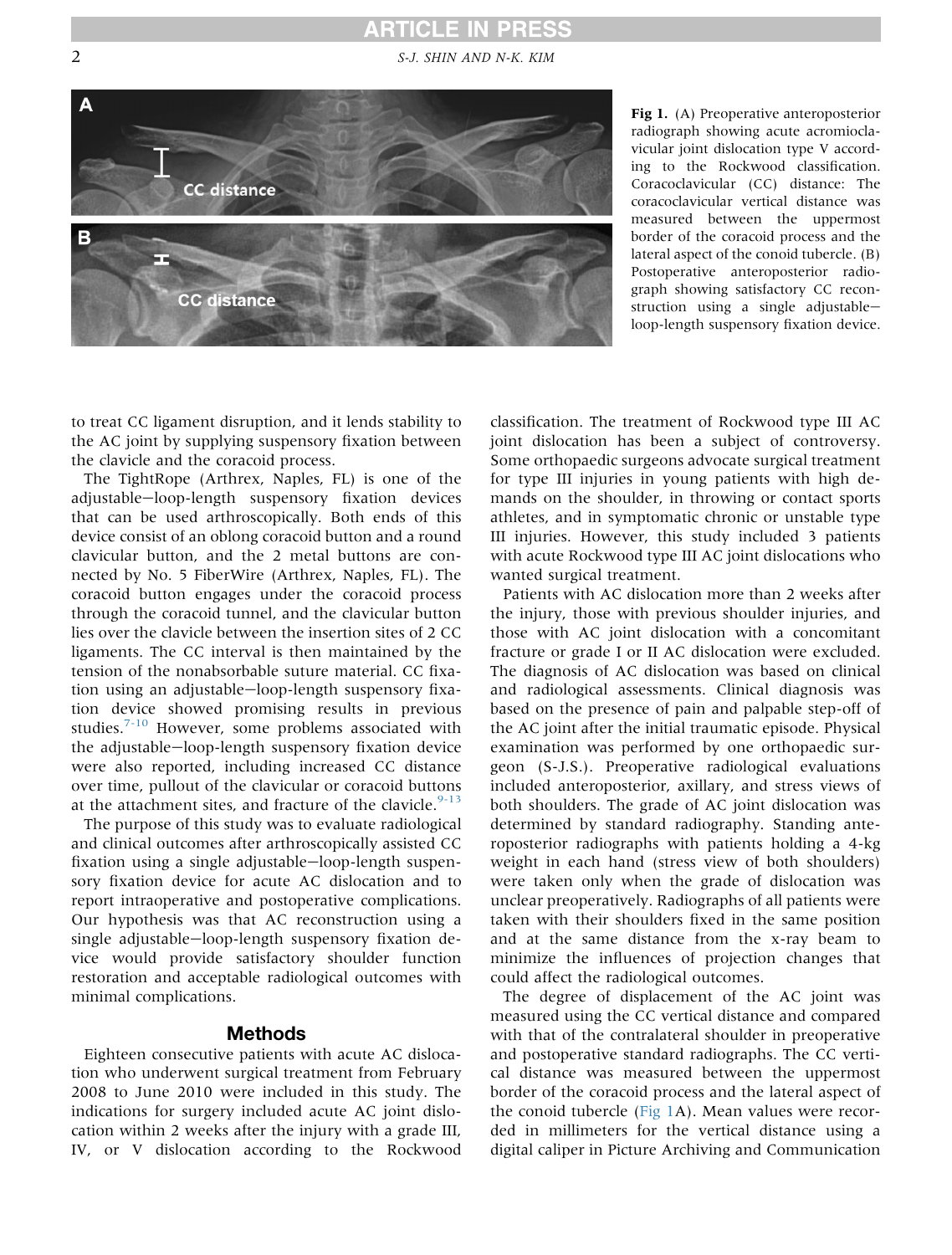System (PACS) by 2 different orthopaedic surgeons (S-J.S. and N-K.K.) and averaged. Radiological evaluations including both shoulder anteroposterior and axillary views were performed immediately after operation, at 3 weeks postoperatively, at 3 and 6 months postoperatively, and then every 6 months. Both shoulder stress views were taken once at 6 months after the operation. Shoulder function outcomes were assessed 6 months postoperatively and at the final follow-up visit, using the Constant score, by a physician assistant who was not involved in this study.

The mean follow-up period was 25.6 months (range, 24 to 32 months). All patients underwent arthroscopically assisted AC joint reconstruction using a single TightRope system.

#### Surgical Technique

The patient was prepared in the beach chair position using an interscalene block combined with general anesthesia. A standard posterior portal was made approximately 2 cm inferior and medial to the posterolateral corner of the acromion. A  $30^\circ$  arthroscope was inserted in the glenohumeral joint through a posterior portal, and an 8.25-mm plastic threaded cannula was positioned through an anterior portal. The anterior portal was made at the superior margin of the subscapularis tendon and was used for instrumentation of the anteroinferior aspect of the coracoid base. Arthroscopic examination was then performed to find any concomitant lesions of the glenohumeral joint.

A radiofrequency ablator was introduced through the anterior portal, and rotator interval tissue was removed to approach the base of the coracoid process. After opening the rotator interval, the soft tissue on the undersurface of the coracoid process was removed using a radiofrequency ablator. If an adequate visual field was not obtained with a 30 $^{\circ}$  arthroscope, a 70 $^{\circ}$ arthroscope was used to clearly visualize the undersurface and medial and lateral margins of the coracoid process. It was very important to confirm the medial and lateral margins of the coracoid process to make the coracoid hole in the center of the base of the coracoid process. A 2-cm transverse skin incision was made approximately 3.5 cm medial to the AC joint, and the superior deltotrapezial fascia was exposed. After splitting and blunt dissection of the fascia along the long axis of the clavicle, the superior aspect of the distal clavicle was exposed. After exposure of the superior surface of the distal clavicle, the clavicular origin of the trapezoid and conoid ligament were estimated using an image intensifier. The center of the attachment of both ligaments was marked on the superior clavicular surface.

The C-shaped drill guide was introduced into the subcoracoid space through an anterior portal. Under

arthoscopic guidance, the inserted aiming arm was placed at the base of the coracoid process as far posterior as possible and in the center of the coracoid base mediolaterally to avoid coracoid fracture or drill-hole blowout. After the aiming arm was positioned at the desired point on the undersurface of the coracoid process, the bullet-nosed drill sleeve of the C-shaped guide was positioned at the marked point on the superior surface of the clavicle. Before drilling the hole, the dislocated AC joint was manually reduced to its anatomic position, and the anatomic reduction was maintained while the hole was drilled. With the C-shaped drill guide held in position, and under direct arthroscopic viewing, a 2.4-mm guide pin was drilled from superior to inferior through both cortices of the clavicle and the base of the coracoid process. After drilling the clavicle and the coracoid, the C-shaped drill guide was removed leaving a 2.4-mm guide pin in the drilled hole. The guide pin was overdrilled with a 4.0 mm cannulated drill bit through the clavicle and the coracoid process. Care should be exercised while drilling the hole through the coracoid base because overdrilling caudally might cause neurovascular injury. Hence, the coracoid base should always be observed through the arthroscope.

A looped wire was inserted along the hole created from the superior surface of the clavicle and was passed through the holes of the clavicle and the coracoid process and then through the anterior portal, where one end of the looped wire was retrieved. A traction suture attached to the oblong button of the single adjustable-loop-length suspensory fixation device was connected to the clavicular side of the looped wire, and by pulling the looped wire from the anterior portal, the fixation device and the traction suture were passed through the hole of the clavicle and moved to the CC space. Using continuous traction, the traction suture and the attached coracoid button were passed vertically through the tunnel of the coracoid process and into the subcoracoid space. When the traction suture of the clavicular side was pulled upward, the coracoid button changed its position horizontally and attached to the undersurface of the coracoid process under arthroscopic visualization. While maintaining anatomic reduction of the AC joint, the suture of the clavicular button at the superior surface of the clavicle was tied to maintain appropriate tension. The reduction of the AC joint was confirmed by the image intensifier, and the surgical wound was closed. Although there is no consensus regarding primary resection of the distal clavicle, resection is usually indicated in patients who underwent a ligament transfer procedure, in those who want to prevent AC joint arthritis, or in those with chronic symptomatic AC joint dislocation. However, distal clavicle resection was not performed in all patients in this study.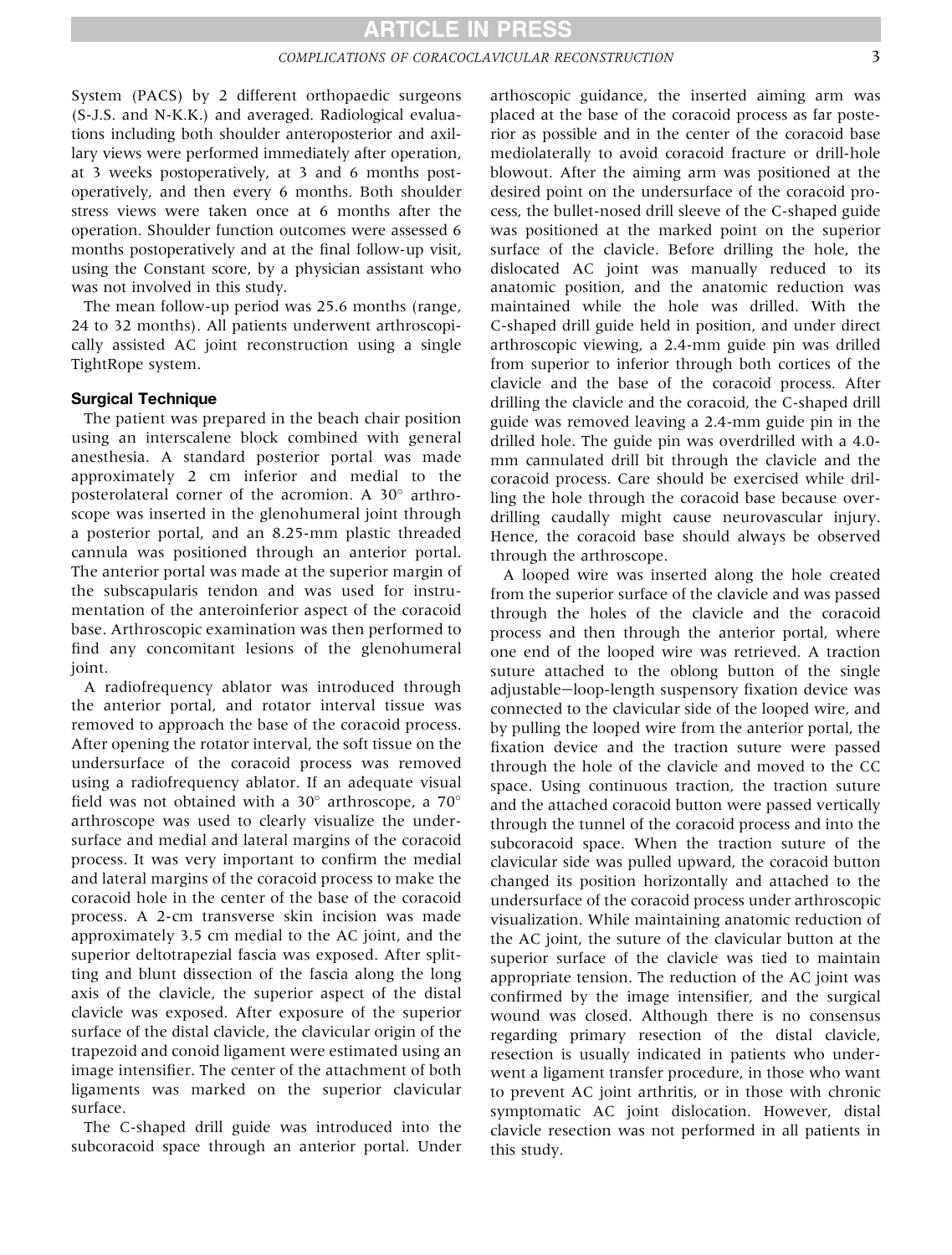4 S-J. SHIN AND N-K. KIM

#### Table 1. Patients Demographics

| Age, yr, mean $\pm$ SD (range)            | $45.4 \pm 11.9$ (30-66) |
|-------------------------------------------|-------------------------|
| Sex                                       | Male/female $= 17/1$    |
| Dominant arm                              | $7(38.9\%)$             |
| Mean time to surgery, days (range)        | $6.1(1-14)$             |
| Grade of AC dislocation $(\%)$            |                         |
| Ш                                         | 3(16.7)                 |
| IV                                        | 1(5.6)                  |
| V                                         | 14 (77.8)               |
| Causes of injury, $n$ (%)                 |                         |
| Bicycle accident                          | 5(27.8)                 |
| Motor vehicle accident                    | 3(16.7)                 |
| Sports activity                           | 6(33.3)                 |
| Fall from a height                        | 4(22.2)                 |
| Associated pathologic conditions, $n$ (%) |                         |
| SLAP lesion                               | 6(33.3)                 |
| Partial-thickness rotator cuff tear       | 1(5.5)                  |

#### Postoperative Rehabilitation

A shoulder sling was worn for 4 weeks. Passive range of motion exercise began 4 weeks after the operation. Strengthening exercises began at 8 weeks, and the patients were allowed heavy weight lifting at 3 months after the operation. Contact sports were not permitted until 6 months after the operation.

#### Statistical Analysis

Statistical analysis was performed using PASW Statistics, version 18.0 (SPSS, Chicago, IL), with a confidence interval of 95%. Data were reported as the average and standard deviation. For comparisons of CC distances at each time point, a paired  $t$  test was used. A Mann-Whitney test was used to compare clinical outcomes between patients with CC distance restoration and loosening.  $P < .05$  was statistically significant.

### **Results**

The cohort consisted of one woman and 17 men, with a mean age of 45.4 years (range, 30 to 66 years) at time of surgery (Table 1). The dominant shoulder was involved in 7 patients. The mean time between trauma and surgery was 6.1 days (range, 1 to 14 days). Injuries were caused by sports in 6 patients, bicycle accidents in 5 patients, a fall from a height in 4 patients, and motor vehicle accidents in 3 patients. According to the Rockwood classification, 3 patients had grade III, one patient had grade IV, and 14 patients had grade V AC joint dislocations. Among 18 patients with AC joint dislocation, SLAP type I lesions were also seen in 4 patients, SLAP type II lesions were seen in 2 patients, and a partial-thickness articular rotator cuff tear less than 50% of the tendon thickness was seen in one patient. All SLAP lesions and partial-thickness articular rotator cuff tears were debrided arthroscopically because no patient had shoulder discomfort before injury.

#### Clinical and Radiological Outcomes

The preoperative Constant score was not available to evaluate because patients had pain and discomfort after injury. The mean Constant score was  $95.6 \pm 3.3$  (range, 88 to 100) at 6 months after the operation and 97.5  $\pm$ 3.4 (range, 88 to 100) at the final follow-up. There was no significant improvement in Constant score from 6 months to the final follow-up ( $P = .14$ ). Limitation of range of motion of the shoulder joint caused by postoperative adhesive capsulitis or septic arthritis did not occur.

The mean CC vertical distance value was classified according to the grade of AC dislocation [\(Table 2](#page-4-0)). The mean CC distance of the affected side was  $16.1 \pm 2.7$ mm (range, 11.2 to 21.0 mm) preoperatively, and compared with the mean  $8.1 \pm 1.0$  mm (range, 7.1 to 10.4 mm) of the unaffected side, it increased by  $99\% \pm 36\%$  (range, 17% to 153%) on average. The CC distance of the affected side was  $7.3 \pm 1.4$  mm (range, 5.1 to 10.5 mm) immediately after the operation, which was decreased by an average of  $-11\% \pm 15\%$ (range,  $-33\%$  to 17%) compared with 8.2  $\pm$  1.0 mm (range, 7.2 to 10.7 mm) of the unaffected side. The CC distance in 7 patients was restored to the same length as the unaffected side, whereas that in 11 patients was overcorrected. However, the CC distance was not maintained in 6 (33%) of 18 patients within 3 months after operation. The mean CC distance of the affected side was  $9.3 \pm 2.5$  mm (range, 5.3 to 12.5 mm) and that of the unaffected side was  $7.9 \pm 1.1$  mm (range, 6.1 to 10.2 mm). The mean CC distance of the affected side increased to 19%  $\pm$  33% (range,  $-16\%$  to 91%) compared with the unaffected side at 3 months after the operation. At the final follow-up, the mean CC distance of the affected side was  $10.5 \pm 2.5$  mm (range, 7.7 to 15.5 mm) and that of the unaffected side was  $8.1 \pm 1.1$ mm (range, 6.7 to 10.2 mm). The mean CC distance of the affected side increased to  $30\% \pm 30\%$ (range,  $-10\%$  to 90%) compared with the unaffected side at the final follow-up. The mean CC distance showed no significant difference between 3 months postoperatively and the final follow-up  $(P = .09)$ . However, the mean CC distance of the affected side at the final follow-up decreased significantly compared with before surgery ( $P = .002$ ). There were no significant differences in CC distance of the affected side between radiographs taken under stress (11.9  $\pm$  3.1 mm; range, 6.9 to 16.3 mm) and those taken at rest (10.1  $\pm$ 2.6 mm; range, 7.2 to 15.2 mm) 6 months after the operation ( $P = .27$ ).

The mean CC distance at the final follow-up was maintained in 12 patients without a loss of reduction  $(8.1 \pm 1.1 \text{ mm})$ ; range, 7.7 to 11.1 mm) compared with the unaffected side (8.9  $\pm$  1.3 mm; range, 6.7 to 10.2 mm; 11%  $\pm$  11%) [\(Fig 1B](#page-1-0)). However, the mean CC distance increased between 50% and 100% in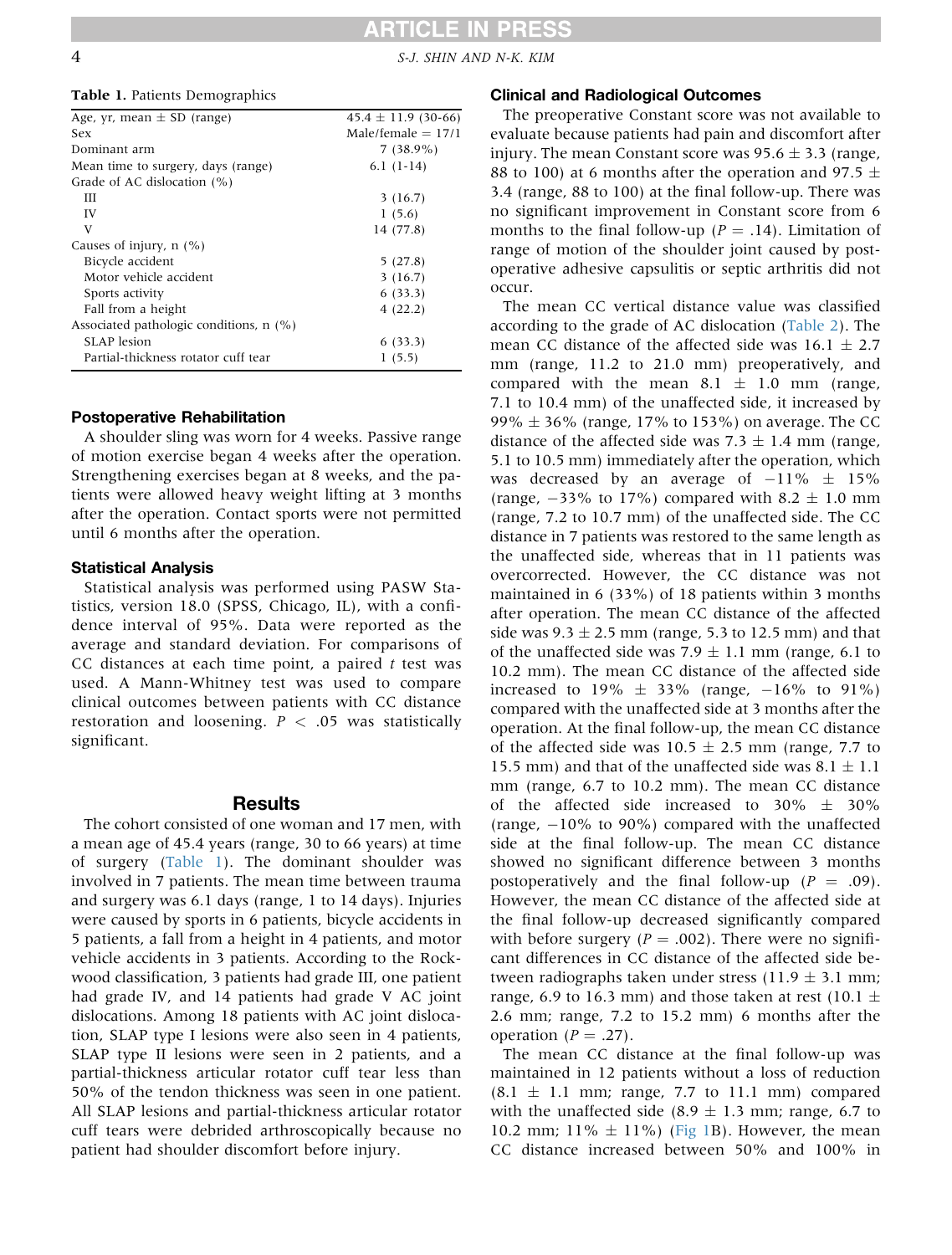<span id="page-4-0"></span>

|                       |                            |                                               | Table 2. Mean Coracoclavicular Distance and Mean Percentage Ratio of the CC Distance Difference Between the Affected Side and the Unaffected Side |                            |                            |                                                     |                                                       |
|-----------------------|----------------------------|-----------------------------------------------|---------------------------------------------------------------------------------------------------------------------------------------------------|----------------------------|----------------------------|-----------------------------------------------------|-------------------------------------------------------|
| Rockwood              |                            |                                               |                                                                                                                                                   |                            |                            |                                                     |                                                       |
| <b>Classification</b> | Side                       | Preoperatively                                | Postoperatively                                                                                                                                   | 3 Weeks                    | 3 Months                   | 6 Months                                            | Final Follow-up                                       |
|                       |                            | II (n = 3) Unaffected, mm 8.9 ± 1.4 (7.3-9.8) | $8.4 \pm 1.0 (7.4 - 9.4)$                                                                                                                         | $8.8 \pm 1.5$ (7.8-9.9)    | $8.1 \pm 1.1 (7.3-9.3)$    | $8.5 \pm 1.6$ (7.4-9.6)                             | $8.3 \pm 1.6$ (7.2-9.4)                               |
|                       |                            | Affected, mm $11.7 \pm 1.7 (11.2 - 13.7)$     | $7.7 \pm 2.7$ (5.3-10.5)                                                                                                                          | $9.4 \pm 1.6 (8.2 - 10.5)$ | $9.5 \pm 1.9$ (8.5-11.8)   | $9.8 \pm 2.1 (8.3 - 11.3)$                          | $9.9 \pm 1.7$ (8.7-11.1)                              |
|                       | Ratio, %                   | $33.2 \pm 14.1 (17.1 - 43.8)$                 | $-9.0 \pm 2.0$ ( $-28.6 - 11.5$ ) $6.1 \pm 0.7$ (5.5-6.6)                                                                                         |                            | $16.2 \pm 7.2$ (11.1-12.1) |                                                     | $15.3 \pm 3.9$ (12.1-17.7) $18.7 \pm 1.5$ (17.7-19.8) |
| $N(n=1)$              | Unaffected, mm             | 7.93                                          |                                                                                                                                                   | 7.5                        |                            |                                                     | 7.3                                                   |
|                       | Affected, mm               | 12.9                                          | 7.8                                                                                                                                               | 7.8                        |                            |                                                     | 8.9                                                   |
|                       | Ratio, %                   | 62.3                                          |                                                                                                                                                   | $\frac{1}{4}$              | 18.4                       | 18.3                                                | 22.2                                                  |
|                       | $V(n = 14)$ Unaffected, mm | $8.0 \pm 1.0$ (7.1-10.4)                      | $8.2 \pm 1.0$ (7.2-10.7)                                                                                                                          | $7.9 \pm 0.9$ (7.0-9.3)    | $8.0 \pm 1.2$ (6.1-10.2)   | $8.1 \pm 1.0$ (7.0-10.1)                            | 8.1 $\pm$ 1.1 (6.7-10.2)                              |
|                       | Affected, mm               | $17.2 \pm 1.9$ (14.6-21.0)                    | $7.2 \pm 1.2$ (5.1-9.3)                                                                                                                           | $7.9 \pm 2.0 (5.6 - 12.0)$ | $9.4 \pm 2.7$ (5.3-12.5)   | $10.3 \pm 2.8$ (7.2-15.2) $10.7 \pm 2.7$ (7.7-15.5) |                                                       |

Table 2. Mean Coracoclavicular Distance and Mean Percentage Ratio of the CC Distance Difference Between the Affected Side and the Unaffected Side

The percentage ratio was calculated as dividing the difference of the coracoclavicular (CC) distance between the affected and unaffected sides by the CC distance of the unaffected side. The percentage ratio was calculated as dividing the difference of the coracoclavicular (CC) distance between the affected and unaffected sides by the CC distance of the unaffected side standard deviation (range). Values are mean  $\pm$  standard deviation (range) Values are mean

Ratio, % 115.2

Unaffected, mm 8.1

Unaffected, mm Affected, mm Ratio, %

Affected, mm 16.1

Ratio, % 99.4

Ratio, %

Total  $\Xi$  $(8)$ 

 $^+$ 

 $\pm$  18.3 (100.3-153.0)

 $8.1 \pm 1.0$  (7.1-10.4)

 $16.1 \pm 2.7 (11.2 - 21.0)$ 

 $99.4 \pm 35.9$  (17.1-153.0)  $\pm$  35.9 (17.1-153.0)

10.7

 $+ 14.9$  (

32.1-17.1) 1.0

 $+ 20.7$  (

22.7-58.4) 19.1

33.1 (

15.5-91.3) 25.1

29.3 (

 $-6.3 - 86.5)$  30.2

29.8 (

 $-9.4 - 90.2$ 

 $\pm$  2.7 (11.2-21.0) 7.3

 $\pm$  1.0 (7.1-10.4) 8.2

 $-12.38 \pm 14.3$ 

 $8.2 \pm 1.0$  (7.2-10.7)

 $7.3 \pm 1.4$  (5.1-10.5)

 $\pm$  1.4 (5.1-10.5) 8.1

 $\pm$  1.0 (7.2-10.7) 8.1

32.1-17.1) 1.36

 $+ 23.0$  (

8.1  $\pm$  1.0 (7.0-9.9)

8.1  $\pm$  2.0 (5.6-12.0)

 $\pm 2.0$  (5.6-12.0) 9.3

 $1.0$  (7.0-9.9)  $7.9$ 

22.7-58.4) 19.7

37.2 (

7.9  $\pm$  1.1 (6.1-10.2)

 $9.3 \pm 2.5$  (5.3-12.5)

 $\pm$  2.5 (5.3-12.5) 10.1

 $\pm$  1.1 (6.1-10.2) 8.1

 $-15.5-91.3)$  26.8

32.7 (

8.1  $\pm$  1.0 (7.0-10.1)  $1.0$  (7.0-10.1)  $8.1$ 

 $10.1 \pm 2.6$  (7.2-15.2)

 $\pm 2.6$  (7.2-15.2) 10.5

6.3-86.5) 32.8

33.0 (

8.1  $\pm$  1.1 (6.7-10.2)  $\pm$  1.1 (6.7-10.2)

 $10.5 \pm 2.5$  (7.7-15.5)  $\pm$  2.5 (7.7-15.5)

 $-9.4 - 90.2$ 

Table 3. Postoperative Complications After Coracoclavicular Reconstruction Using a Single Adjustable-Loop-Length Suspensory Fixation Device

| Complications                                          | No. of Patients |
|--------------------------------------------------------|-----------------|
| Clavicular bony erosion                                |                 |
| Failure of the coracoid button                         | $\mathcal{L}$   |
| Failure of the clavicular button                       |                 |
| Fracture of the distal clavicle at the clavicular hole |                 |
| Arthritis of the acromioclavicular joint               |                 |

4 patients (73%  $\pm$  16%) and increased more than 100% in 2 patients (111%  $\pm$  2.1%) compared with the distance immediately after the operation. One reduction loss was related to a grade III AC injury, and 5 reduction losses were related to grade V injuries. The average Constant score of the 6 patients with reduction loss was  $96.6 \pm 4.5$  (range, 88 to 100). However, there was no statistically significant difference in Constant score between 6 patients with reduction loss and 12 patients with reduction maintenance (98.4  $\pm$  2.5; P = .17) at the final follow-up.

#### **Complications**

One AC joint arthrosis, one delayed distal clavicle fracture at the clavicular hole, 3 fixation failures, and 3 cases of clavicular erosion were found in 8 patients  $(44\%)$  associated with the adjustable-loop-length suspensory fixation device or surgical technical problems (Table 3). Only one patient with a delayed clavicle fracture underwent a second operation with plate fixation. Three complications related to fixation button failures resulted in a greater than 50% increase of the CC distance on simple radiographs at the final followup compared with immediately after the operation. Another 5 patients with complications had a CC distance equal to or increased to less than 50% of the unaffected side. The average Constant score of the 8 patients with complications was  $95.2 \pm 3.9$  (range, 88) to 100). There was no statistically significant difference in the Constant score between patients with and those without complications  $(P = .15)$ .

AC joint arthrosis was observed in a 32-year-old patient 6 months after surgery [\(Fig 2](#page-5-0)). However, no clinical symptoms appeared during the continuous follow-up period of more than 2 years. A distal clavicular fracture at the clavicular hole of the adjustable-loop-length suspensory fixation device occurred in a 42-year-old patient who had fallen 4 months after surgery. Open reduction and internal fixation using an anatomic plate was performed in response. CC fixation failure occurred in 3 patients. Among patients with CC fixation failure, coracoid button failure occurred in 2 patients and clavicular button failure occurred in one patient. For one patient with coracoid button failure, the coracoid hole was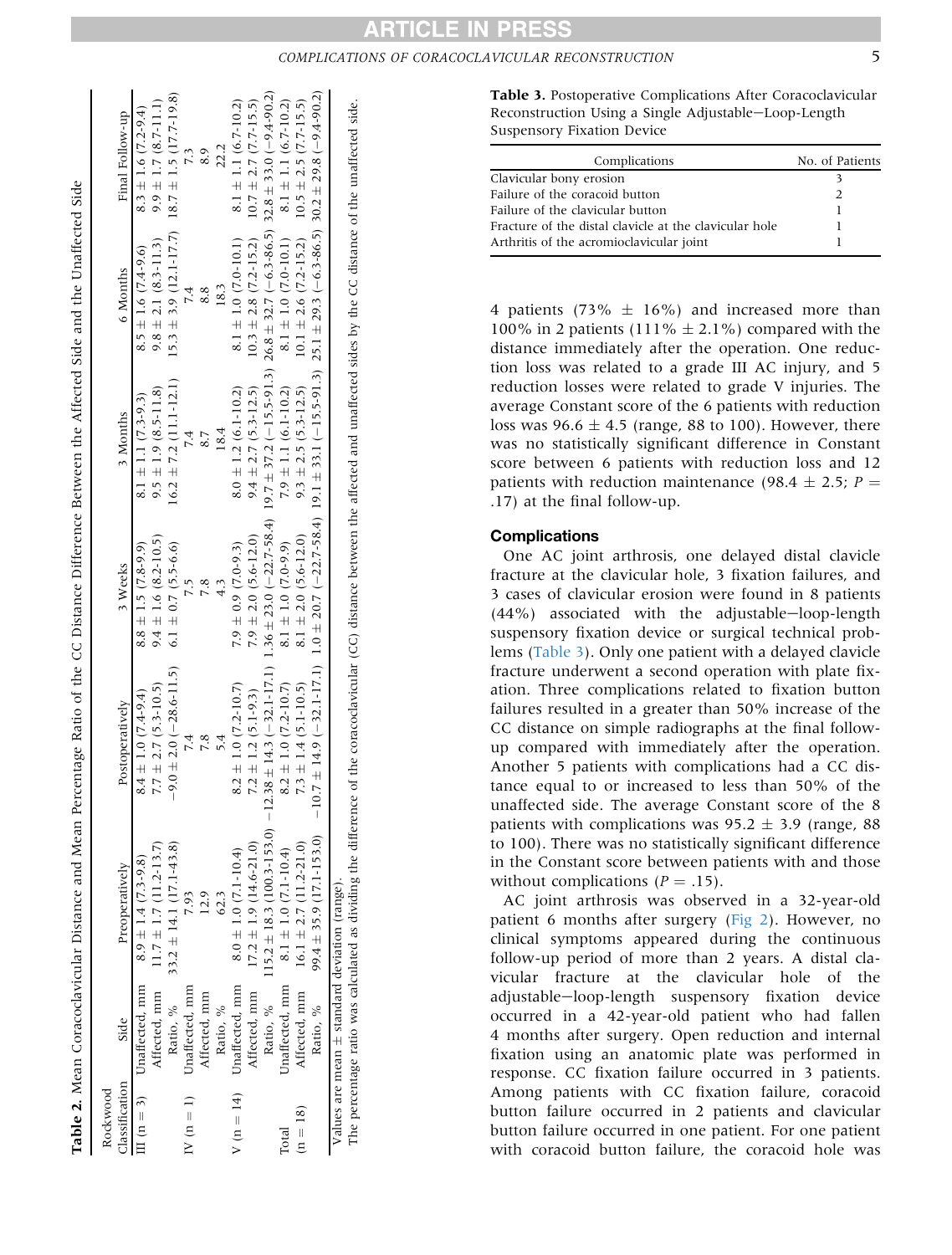# **ARTICLE IN PRESS**

<span id="page-5-0"></span>6 S-J. SHIN AND N-K. KIM



Fig 2. Radiograph showing osteoarthritis of left acromioclavicular joint 6 months after operation. Bony erosion (arrow) was found in the distal clavicle.

made too laterally, and the lateral cortex of the coracoid process was broken when the suture was tied on the clavicle (Fig 3). Thus, an additional 2 suture anchors were inserted to augment the CC fixation. In the other patient with coracoid button failure, the button migrated to the medial side of the coracoid base during the postoperative rehabilitation period. In the patient with clavicular button failure, the clavicular hole was made too anteriorly, and after CC fixation the clavicular button migrated inferiorly to the subcoracoid region (Fig 4). Clavicular erosion caused by the round button of the device was found in another 3 patients on plain radiographs at 6 months after operation (Fig 5). The mean CC distance of these 3 patients was  $-14\%$ 



Fig 3. Left acromioclavicular joint showing coracoclavicular (CC) interval reduction loss by coracoid button failure with coracoid lateral wall breakage.



Fig 4. Left acromioclavicular joint showing coracoclavicular (CC) interval reduction loss by clavicular button failure. The clavicular button is displaced distal to the coracoid process area.

compared with the unaffected side immediately after surgery; however, the mean CC distance increased to 25% at the final follow-up.

## **Discussion**

In this study, satisfactory clinical outcomes were obtained after CC fixation using the single adjustable-loop-length suspensory fixation device for 18 patients with acute AC dislocation. Although clinical



Fig 5. (A) Postoperative radiograph showing coracoclavicular  $(CC)$  reconstruction using a single adjustable-loop-length suspensory fixation device. The clavicular button is fixed on the superior surface of the clavicle. (B) Anteroposterior radiograph showed increased CC interval caused by superior cortical surface erosion of the clavicle by the clavicular button 6 months postoperatively.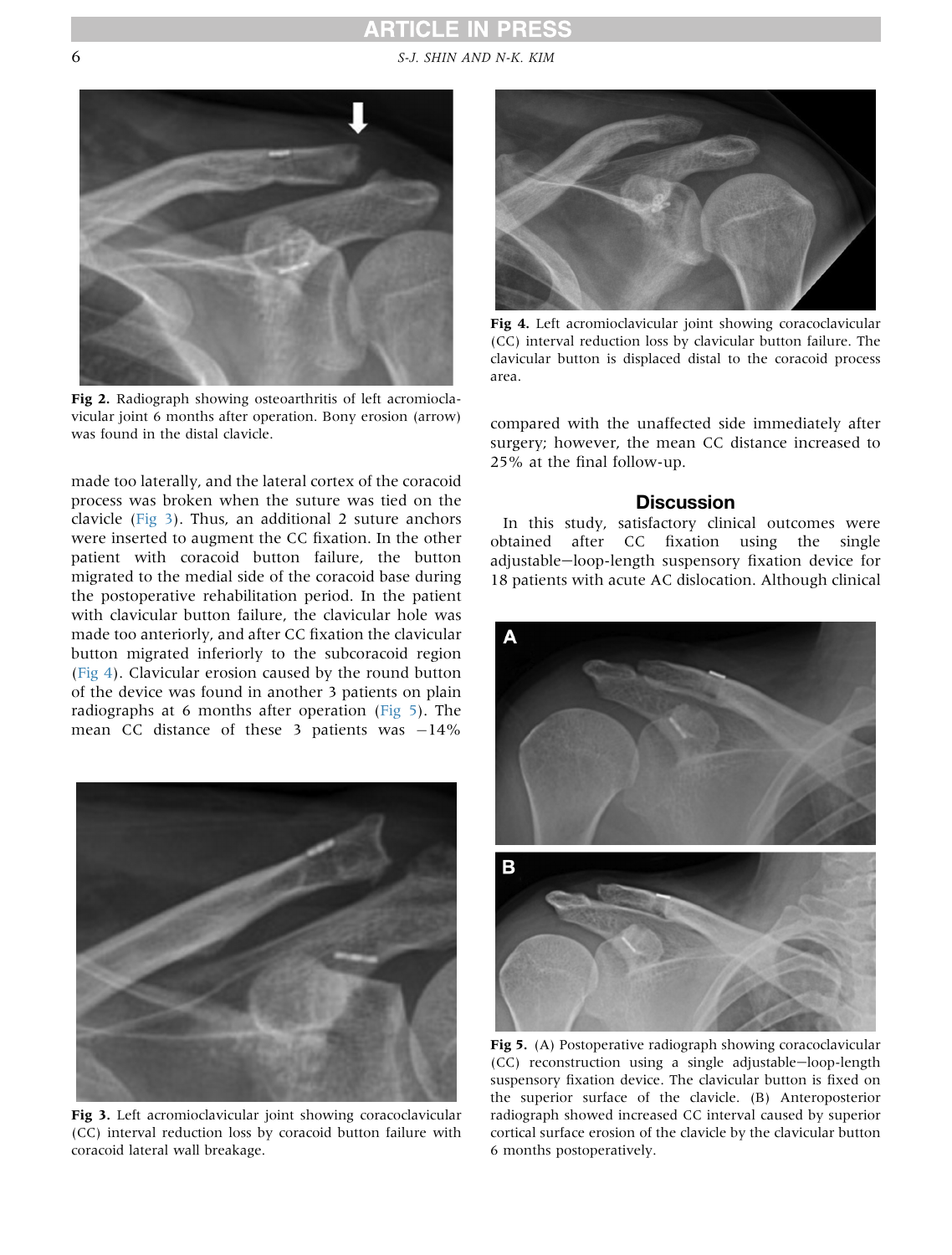outcomes were satisfactory, the CC distance increased more than 50% compared with the unaffected side in 6 patients (33%), and 8 complications (44%) associated with the adjustable-loop-length suspensory fixation device and surgical technical problems occurred.

An adjustable-loop-length suspensory fixation device has several advantages in the treatment of a displaced AC joint compared with current surgical techniques. In comparison with transacromial Kirschner wire fixation, the adjustable-loop-length suspensory fixation technique avoids the risk of migration or breakage of devices. This suspensory fixation device makes a hole in the coracoid process for transosseous fixation, which may avoid potential neurovascular injury that can be caused by approaching the base of the coracoid process to position the fixation material in the coracoid sling techniques,  $8,9,14$  Additionally, 4 strands of superior strength braided double polyethylene thread of the adjustable-loop-length suspensory fixation device provided stronger fixation in the CC interval compared with suture anchor fixation, which is loaded with weaker sutures. $15$  Satisfactory clinical outcomes have already been reported regarding treatment of AC joint dislocation using the adjustable-loop-length suspensory fixation device.<sup>[7-10](#page-7-0)</sup> Wellmann et al. $8$  fixed the CC interval in 15 patients using a flip button/polydioxanone system, which has a structure that is similar to the TightRope, and obtained excellent radiological results. They showed that this system avoided subcoracoid preparation, which carries a risk of neurovascular injury, and reduced anatomic mismatch between the clavicle and the coracoid process by making the bony tunnel in a slightly anterior position at the clavicular site compared with CC recon-struction using a cerclage loop. El Sallakh<sup>[9](#page-7-0)</sup> also reported that the adjustable-loop-length suspensory fixation caused less morbidity and provided excellent cosmesis and early rehabilitation.

In this study, the clinical outcomes of CC fixation using the arthroscopically assisted adjustable-looplength suspensory fixation technique for acute AC dislocation showed satisfactory shoulder function recovery without a limitation of shoulder motion in all patients. However, the adjustable-loop-length suspensory fixation technique introduced several new potential complications, despite satisfactory clinical outcomes. Three (17%) of 6 patients who had a reduction loss greater than 50% compared with the unaffected side had a reduction loss without any device button failure in this study. One of the reasons for the CC interval reduction failure was that the single adjustable-loop-length suspensory fixation device could not restore 2 components of the native CC ligaments anatomically. The 2 components of the native CC ligaments have different anatomic attachments and provide different functions for AC joint stability. The

adjustable-loop-length suspensory fixation device, however, provided only single-point vertical fixation, and the clavicular button is placed between the native attachment of the conoid ligament and the trapezoid ligament on the clavicle.<sup>[7,9,10,16](#page-7-0)</sup> Moreover, horizontal stability of the AC joint could not be restored using this device because the AC ligament was not also reconstructed. Another important cause for gradual loss of AC joint reduction after a single adjustable-loop-length suspensory fixation procedure is because of excessive stress concentrated on the bone-metal button interface, resulting in bony erosion of the clavicle or pullthrough of the coracoid process by the metal button. The loss of reduction after internal fixation using the single adjustable-loop-length suspensory fixation de-vice has also been reported in other reports. Lim et al.<sup>[10](#page-8-0)</sup> showed a 50% fixation failure rate 6 months after CC fixation using this suspensory fixation device in 8 patients with acute AC dislocation. Other studies reported fixation failure rates between 16.6% and 23.1% after  $CC$  fixation using the single adjustable-loop-length suspensory fixation device.<sup>[12,13](#page-8-0)</sup>

Nevertheless, good or excellent functional outcomes were reported regardless of the radiological CC fixation loss. Murena et al.<sup>[17](#page-8-0)</sup> showed a Constant score average of 97 in 16 patients with AC dislocation treated by the double flip button technique, although one fourth of the patients showed a reduction loss. The average Constant score in patients of the current study showed similar good results, regardless of complications or radiological fixation loss. Fracture of the coracoid process caused by drilling or pull-through of the subcoracoid metal button has been reported after adjustable-loop-length suspensory fixation procedures.[9,13](#page-7-0) Pull-through of the coracoid button after CC fixation may occur because the coracoid hole was not made in the center of the coracoid process. Malposition of the coracoid hole during the early rehabilitation period occurred in 2 patients because of surgical errors. In these patients, the coracoid holes were made eccentrically because the medial and lateral margins of the coracoid base were not appropriately exposed under the arthroscope. If the coracoid hole is not made in the center of the coracoid base, and the coracoid button is passed through an eccentric hole placed to the medial or lateral side, the coracoid button may cause fracture or cortical breakage of the coracoid process after the tension of the device is deployed. To prevent malposition of the coracoid hole, appropriate exposure of both margins of the coracoid base is crucial so that the guide pin of the adjustable-loop-length suspensory fixation device can be passed through the center of the coracoid base.

Several surgical modifications to overcome the limitations of CC fixation using the single adjustable-looplength suspensory fixation device might be considered.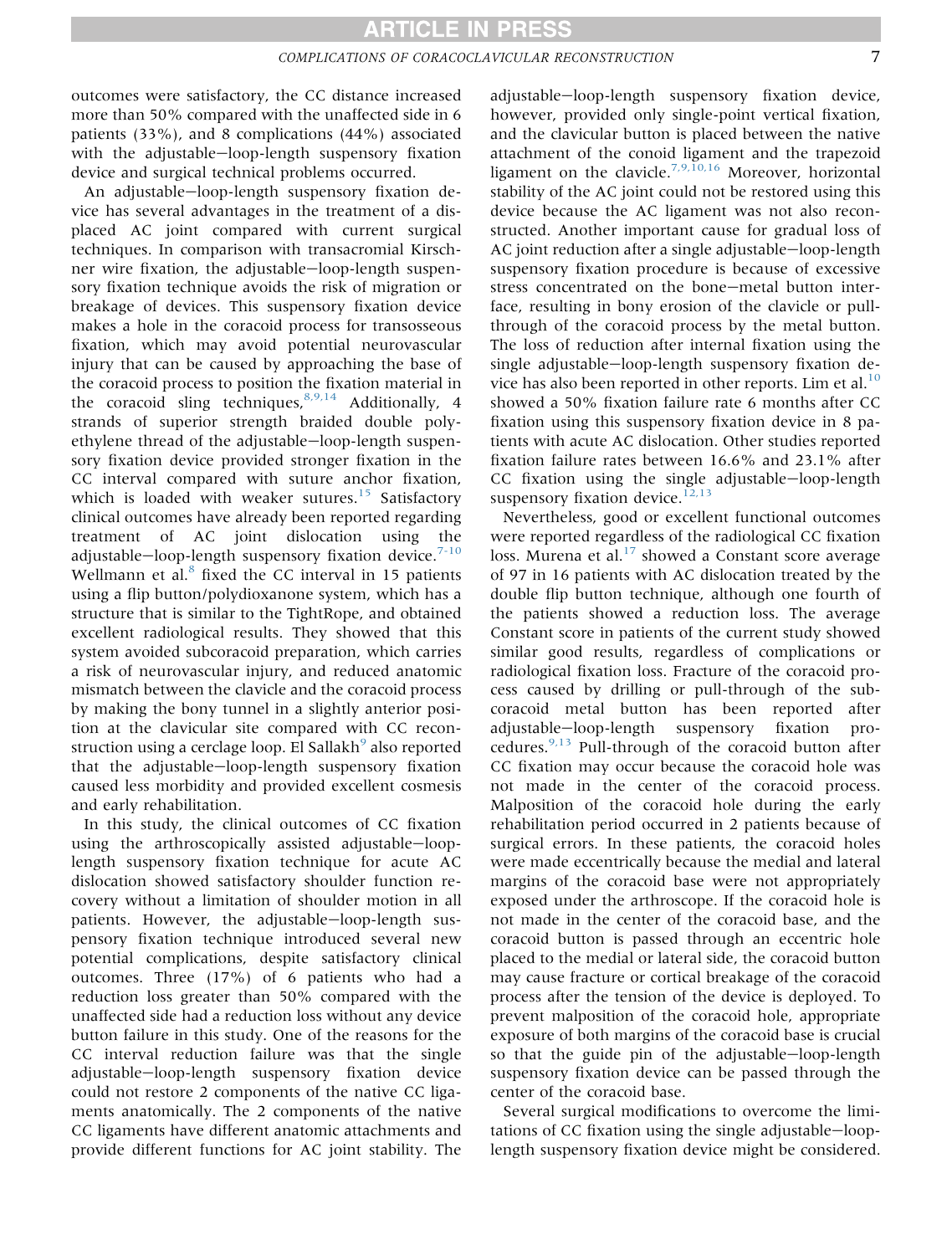# **ARTICLE IN PRESS**

<span id="page-7-0"></span>8 S-J. SHIN AND N-K. KIM

One of the alternatives is reconstruction of the conoid ligament and trapezoid ligament independently, close to their original anatomic locations, using 2 adjustable-looplength suspensory fixation devices.<sup>18-20</sup> Reconstruction using 2 adjustable-loop-length suspensory fixation devices showed greater vertical strength and horizontal strength compared with the native ligament in a cadaveric biomechanical study. Hosseini et al. $^{21}$  $^{21}$  $^{21}$  suggested that simultaneous use of both the coracoacromial ligament transfer and the CC fixation technique using the single adjustable-loop-length suspensory fixation device can be effective for the treatment of AC joint dislocation.

We recommend this combined technique for its safety and its ability to achieve sufficient reduction of the AC joint without intraoperative complications. CC fixation using the tendon graft combined with an adjustable-loop-length suspensory fixation device was introduced as another alternative to the single adjustable-loop-length suspensory fixation device.<sup>[22,23](#page-8-0)</sup> The GraftRope (Arthrex, Naples, FL) has a structure similar to that of the TightRope; however, it is designed for better biological healing potential and is a stronger device because it positions the grafted tendon between 2 metal buttons. DeBerardino et al. $^{22}$  $^{22}$  $^{22}$  reported that all patients returned to a preinjury level of activity without any loss of reduction or complications after CC reconstruction using this combined device. Meanwhile, an 80% reduction loss with only a 50% good functional outcome was also reported within 7 weeks after a tendon graft combined with adjustable-loop-length suspensory fixation for AC dislocation in a military population.<sup>23</sup> The authors concluded that the current form of tendon graft combined with an adjustable-loop-length suspensory fixation could not be recommended, especially in young active patients.

#### Limitations

This study has several limitations. The number of patients included in the study was too small to evaluate the optimal clinical and radiological outcomes after treatment using the single adjustable-loop-length suspensory fixation device. The small number of patients also made it impossible to compare clinical results according to different grades of AC injuries. However, the high rate of early radiological complications in the study is enough to show the need to modify the current surgical technique and device. For the clinical outcomes assessment, specific measurement tools to evaluate the AC joint status were not used. Although a few different appraisal methods have already been proposed for assessing shoulder function related to AC injury, the validation of these appraisal methods has lacked statistical rigor. $24$  Moreover, CC fixation using the single adjustable-loop-length suspensory fixation device was not compared with other treatment methods, despite a prospective cohort study. This study is to let other

orthopaedic surgeons know the complications of CC fixation using a single adjustable-loop-length suspensory fixation device. We were unaware of the high complication rate of this technique. Furthermore, there was no report regarding a high complication rate when we were using this technique. We do not use this single adjustable-loop-length suspensory fixation device in CC fixation currently.

## **Conclusions**

Satisfactory clinical outcomes were obtained after CC fixation using the single adjustable-loop-length suspensory fixation device for acute AC joint dislocation. However, a CC fixation failure of greater than 50% of the unaffected side seen in radiological examinations occurred in 33% of the patients within 3 months after the operation. Additionally, 8 (44%) patients had complications associated with the adjustable-looplength suspensory fixation device and surgical technical problems. Despite acceptable shoulder function restoration, adequate care should be exercised in surgical treatment of acute AC dislocation with a single adjustable-loop-length suspensory fixation device for optimal radiological outcomes.

### References

- 1. [Phemister DB. The treatment of acromioclavicular joint by](http://refhub.elsevier.com/S0749-8063(14)00906-2/sref1) [open reduction and threaded-wire](http://refhub.elsevier.com/S0749-8063(14)00906-2/sref1) fixation. J Bone Joint Surg Am [1942;24:166-168.](http://refhub.elsevier.com/S0749-8063(14)00906-2/sref1)
- 2. [Bosworth BM. Complete acromiclavicular dislocation.](http://refhub.elsevier.com/S0749-8063(14)00906-2/sref2) N Engl J Med [1949;241:221-225](http://refhub.elsevier.com/S0749-8063(14)00906-2/sref2).
- 3. [Sim E, Schwarz N, Hocker K, Berzlanovic A. Repair of](http://refhub.elsevier.com/S0749-8063(14)00906-2/sref3) [complete acromioclavicular separations using the](http://refhub.elsevier.com/S0749-8063(14)00906-2/sref3) [acromioclavicular-hook plate.](http://refhub.elsevier.com/S0749-8063(14)00906-2/sref3) Clin Orthop Relat Res [1995;314:134-142](http://refhub.elsevier.com/S0749-8063(14)00906-2/sref3).
- 4. [Powers JA, Bach PJ. Acromioclavicular separation: Closed](http://refhub.elsevier.com/S0749-8063(14)00906-2/sref4) or open treatment. [Clin Orthop Relat Res](http://refhub.elsevier.com/S0749-8063(14)00906-2/sref4) 1974;104: [213-223.](http://refhub.elsevier.com/S0749-8063(14)00906-2/sref4)
- 5. [Shin SJ, Yoon YH, Yoo JD. Coracoclavicular ligament](http://refhub.elsevier.com/S0749-8063(14)00906-2/sref5) [reconstruction for acromioclavicular dislocation using 2](http://refhub.elsevier.com/S0749-8063(14)00906-2/sref5) [suture anchors and coracoacromial ligament transfer.](http://refhub.elsevier.com/S0749-8063(14)00906-2/sref5) Am J Sports Med [2009;37:346-351](http://refhub.elsevier.com/S0749-8063(14)00906-2/sref5).
- 6. [Norell H Jr, Llewllyn RC. Migration of a threaded Stein](http://refhub.elsevier.com/S0749-8063(14)00906-2/sref6)[man pin from an acromioclavicular joint into the spinal](http://refhub.elsevier.com/S0749-8063(14)00906-2/sref6) canal: a case report. [J Bone Joint Surg Am](http://refhub.elsevier.com/S0749-8063(14)00906-2/sref6) 1965;47: [1024-1026.](http://refhub.elsevier.com/S0749-8063(14)00906-2/sref6)
- 7. [Richards A, Tennent TD. Arthroscopic stabilization of](http://refhub.elsevier.com/S0749-8063(14)00906-2/sref7) [acute acromioclavicular joint dislocation using the Tight-](http://refhub.elsevier.com/S0749-8063(14)00906-2/sref7)Rope system. [Tech Shoulder Elbow Surg](http://refhub.elsevier.com/S0749-8063(14)00906-2/sref7) 2008;9:51-54.
- 8. [Wellmann M, Zantop T, Peterson W. Minimally inv](http://refhub.elsevier.com/S0749-8063(14)00906-2/sref8)[asive coracoclavicular ligament augmentation with a](http://refhub.elsevier.com/S0749-8063(14)00906-2/sref8) flip [button/polydioxanone repair for treatment of total acro](http://refhub.elsevier.com/S0749-8063(14)00906-2/sref8)[mioclavicular joint dislocation.](http://refhub.elsevier.com/S0749-8063(14)00906-2/sref8) Arthroscopy 2007;23:1132. [e1-1132.e5](http://refhub.elsevier.com/S0749-8063(14)00906-2/sref8).
- 9. [El Sallakh SA. Evaluation of arthroscopic stabilization of](http://refhub.elsevier.com/S0749-8063(14)00906-2/sref9) [acute acromioclavicular joint dislocation using the Tight-](http://refhub.elsevier.com/S0749-8063(14)00906-2/sref9)Rope system. Orthopedics [2012;35:e18-e22.](http://refhub.elsevier.com/S0749-8063(14)00906-2/sref9)